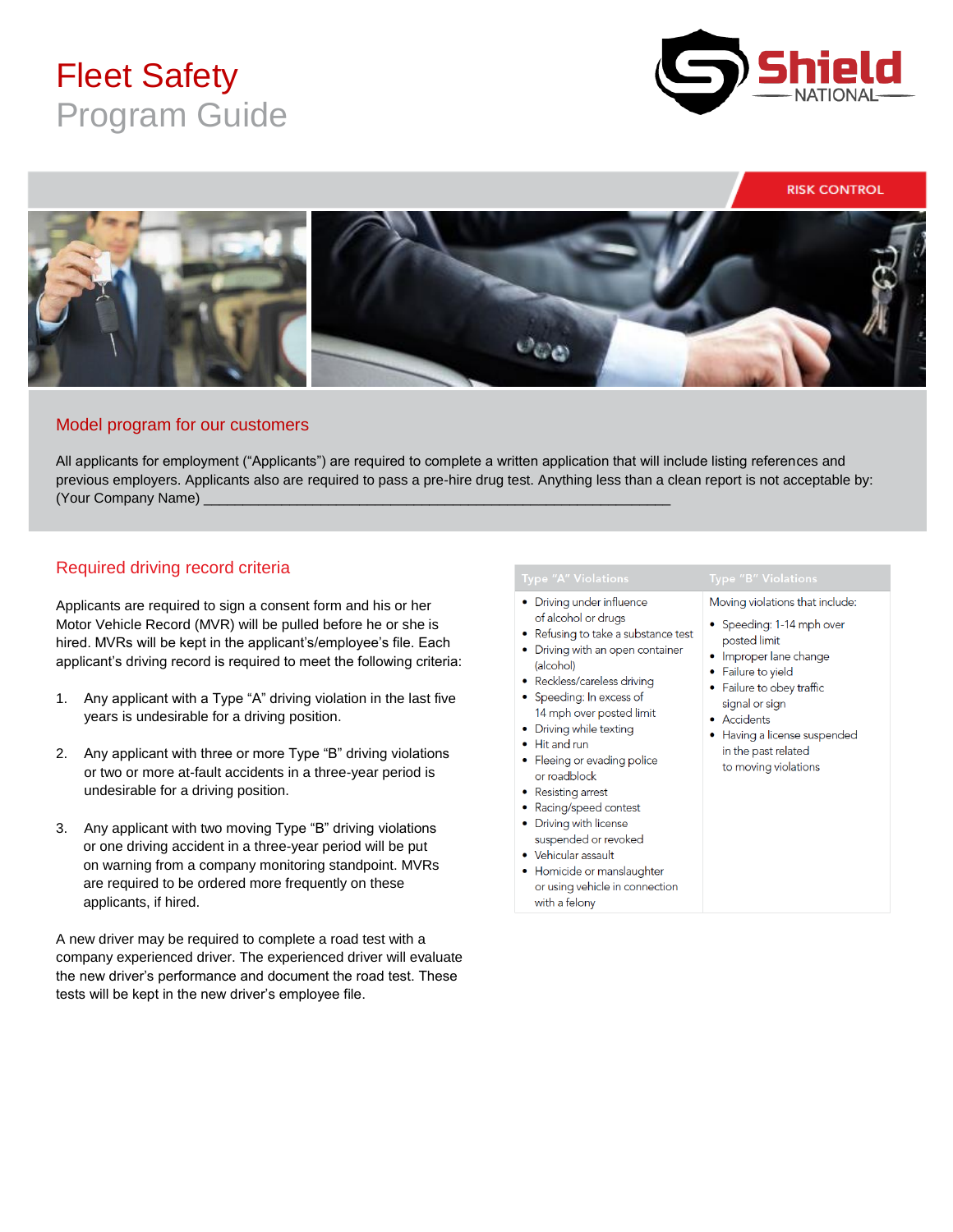### Post-hire requirements

During an employee's trial period, he or she will ride with a current company experienced driver, who will observe acceptable driving behaviors, routes and loading/unloading procedures of the new employee (the "new driver").

### Motor Vehicle Record checks

Annual record evaluations will be performed on every driver including the following:

- Company truck drivers.
- Company car drivers.
- Salespeople or anyone driving their personal car for company business.
- Spouses with access to company vehicles.
- Anyone who may be required to drive a company car or personal car for company business, MVRs will be reviewed in accordance with the aforementioned criteria.

#### Non-owned vehicle requirements

Employees driving personal cars for company business must meet the following requirements:

- MVR checked pre-hire and annually.
- Classify the employee's personal policies as "Business Use" policies.
- Name (Your Company Name) as an "Additional Insured" on personal auto policy.
- Have minimum limits of \$300,000.
- Provide Certificates of Insurance to management on an annual basis.

#### Personal use of company vehicle policy

Company vehicles taken home at night or used for nonbusiness activities must be given extra consideration when defining the personal use restrictions. A personal use policy will include, at a minimum, the following sections:

- Driver eligibility requirements (authorized driver, appropriate age, acceptable MVR, etc.).
- Management approval of personal use.
- Requirement to follow company substance abuse policy and accident reporting policy.
- Restricted use of company vehicles no (towing, overloading, giving rides to hitchhikers, for loan or hire to others, travel to other countries, attaching equipment, etc.)
- Accountability for not adhering to (Your Company's Name) **Name**

#### Transportation safety rules

(Your Company Name) \_\_\_\_\_\_\_\_\_\_\_\_\_\_\_\_\_\_\_\_\_\_\_ requires all drivers to comply with state and national transportation safety rules. In addition, all employees are required to adhere to the following rules as set by management while driving:

- Mandatory seatbelt use.
- Appropriate in-vehicle behaviors.
- Absolutely no alcohol or controlled substances allowed.
- Always look out for pedestrians.
- Never attempt to exercise the right-of-way.
- Emergency cell phone use only.
- Include additional rules.

#### Maintenance inspections

All drivers of regulated vehicles (greater than 10,000 pounds GVW) are required to complete a documented pre/post-trip maintenance inspection that will be filed. All drivers of personal passenger vehicles or non-regulated vehicles are required to submit their vehicles for a maintenance inspection at least quarterly. These maintenance inspections will be filed.

#### Accident reporting and investigation

Every accident is required to be reported, investigated and reviewed.

- Each vehicle should be equipped with a Vehicle Accident Report Kit. The kit should include an accident report, disposable camera and emergency contact numbers. Drivers are required to submit the written accident to management immediately following their involvement in a vehicle accident.
- A police report should be obtained.

A primary purpose of investigating an accident is to find out its cause and initiate action to eliminate or control similar vehicle accidents. Another purpose is to determine whether the accident is preventable. A preventable accident is one in which the driver fails to exercise reasonable precautions to prevent the accident from occurring. Each driver's supervisor is required to investigate all vehicle accidents.